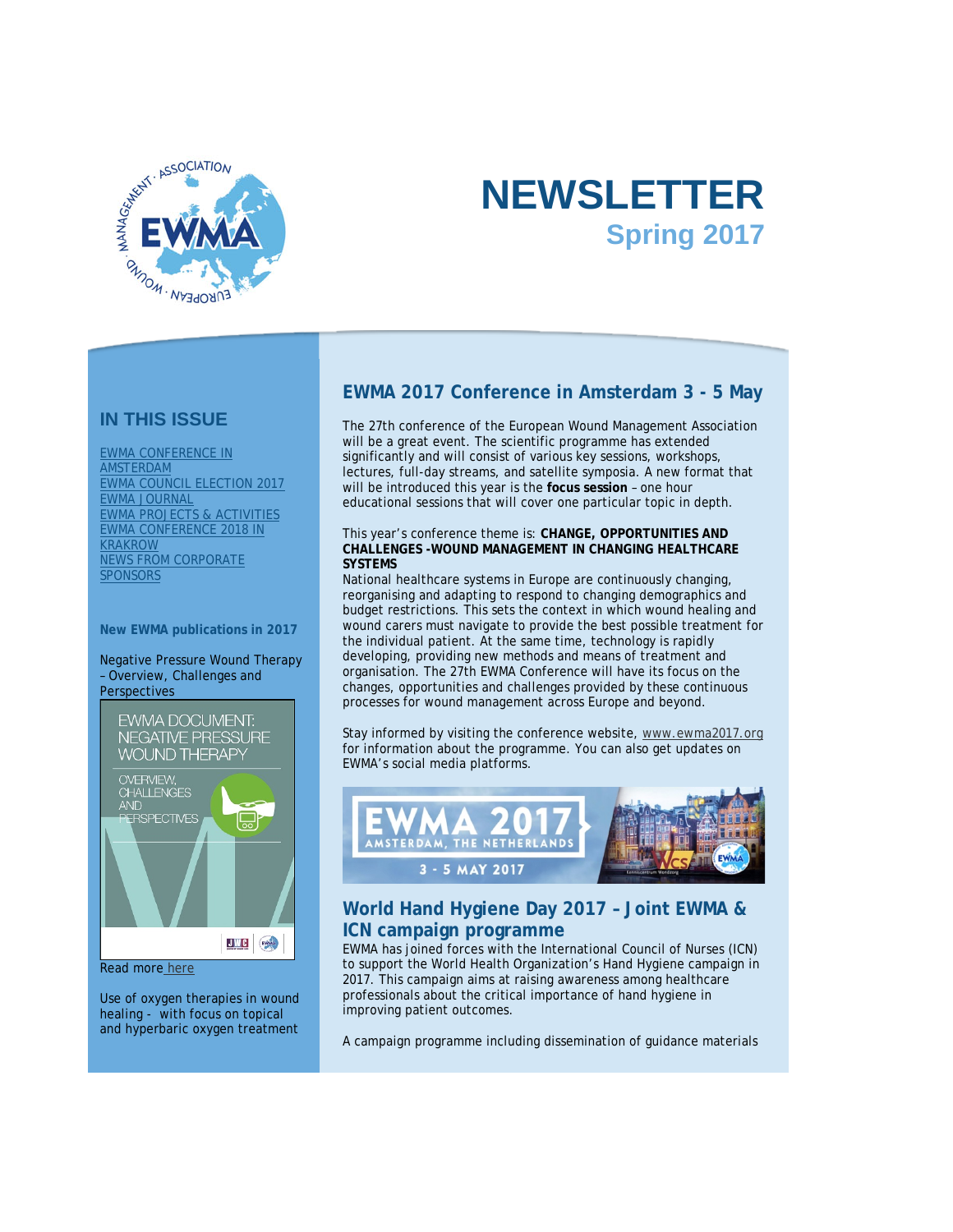

and a workshop on hand hygiene in wound management will take place during the EWMA 2017 Conference. Read mor[e here](http://click.icptrack.com/icp/relay.php?r=78550583&msgid=2059461&act=71KU&c=614578&destination=http%3A%2F%2Fewma.org%2Fewma-news-events%2Fnews-archive%2Fnews-detail%2F%3FnewsItemUid%3D3836%26cHash%3D2e1a00bbf62552606f4678835ae00329)



#### <span id="page-1-0"></span>**EWMA Annual General Meeting**

The Annual General Meeting (AGM) of EWMA will be held on Friday 5 May at 12.45 during the EWMA 2017 Conference. We hope to see many members of EWMA at this meeting!

#### **EWMA Council election 2017**

Due to a high number of vacancies in the EWMA Council this year (6 vacancies for individual members and 2 vacancies for representatives of the cooperating organisations), the number of candidates this year matches the number of vacancies.

EWMA looks forward to welcoming the new members of the EWMA Council at the AGM on 5 May 2017. The new members of Council will be announced on the EWMA website and at the AGM on 5 May 2017.

#### <span id="page-1-1"></span>**EWMA Journal**

The April issue of EWMA Journal includes three scientific papers along with news from EWMA, the EWMA cooperating organisations and internationals partners.

**[Read the latest and previous issues of the EWMA journal here](http://click.icptrack.com/icp/relay.php?r=78550583&msgid=2059461&act=71KU&c=614578&destination=http%3A%2F%2Fewma.org%2Fwhat-we-do%2Fewma-journal%2F)**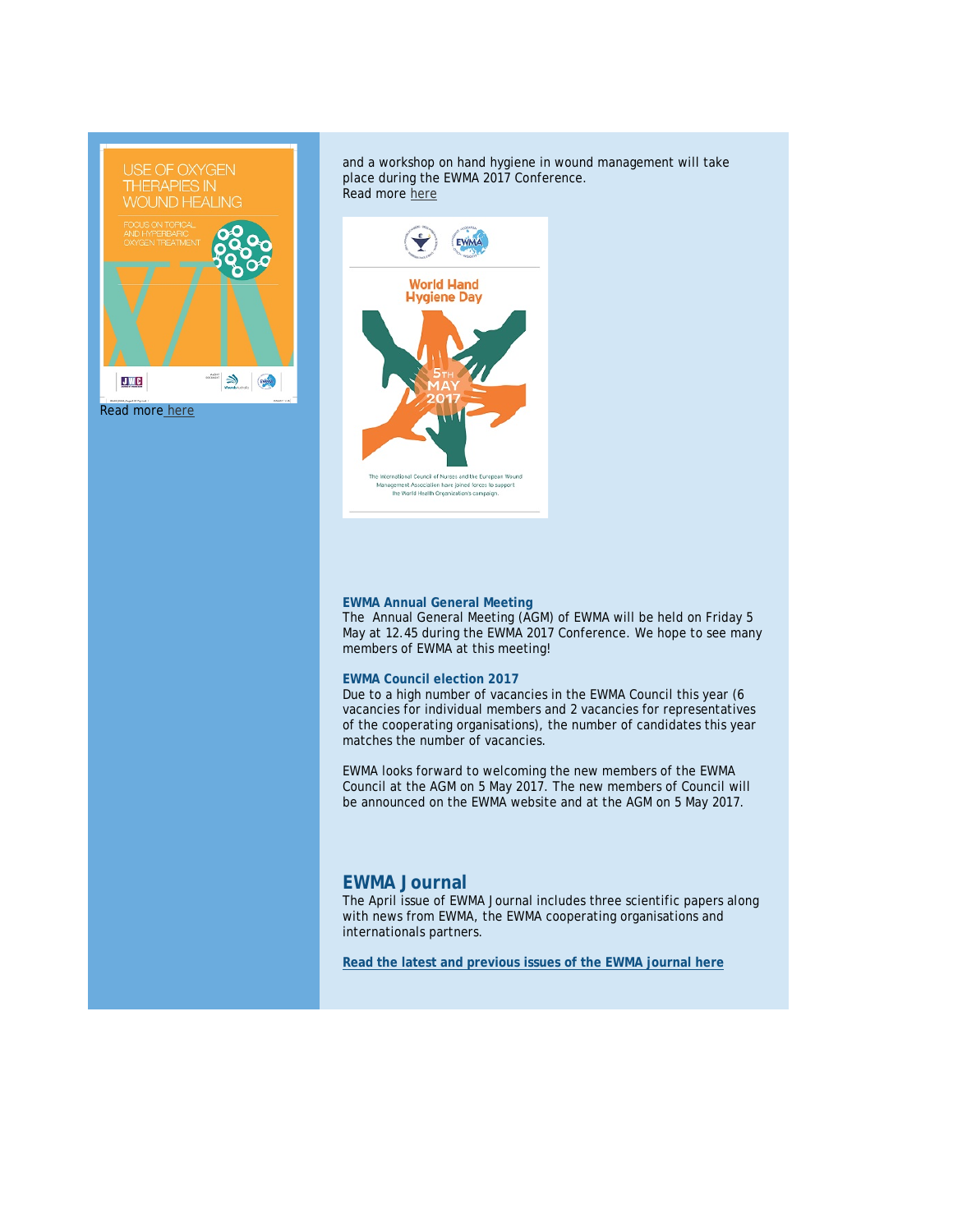

Interested in submitting an article[? Read more about the author](http://click.icptrack.com/icp/relay.php?r=78550583&msgid=2059461&act=71KU&c=614578&destination=http%3A%2F%2Fewma.org%2Fwhat-we-do%2Fewma-journal%2Fauthor-guidelines%2F)  [guidelines here](http://click.icptrack.com/icp/relay.php?r=78550583&msgid=2059461&act=71KU&c=614578&destination=http%3A%2F%2Fewma.org%2Fwhat-we-do%2Fewma-journal%2Fauthor-guidelines%2F)

Interested in advertising in the EWMA Journal? [Find more information](http://click.icptrack.com/icp/relay.php?r=78550583&msgid=2059461&act=71KU&c=614578&destination=http%3A%2F%2Fewma.org%2Fwhat-we-do%2Fewma-journal%2Fadvertising%2F)  [here](http://click.icptrack.com/icp/relay.php?r=78550583&msgid=2059461&act=71KU&c=614578&destination=http%3A%2F%2Fewma.org%2Fwhat-we-do%2Fewma-journal%2Fadvertising%2F)

Deadline for submissions for the Spring 2017 issue of EWMA Journal is 1 August 2017.

### <span id="page-2-0"></span>**EWMA Projects & Activities**

#### **New EWMA Publications in 2017**

**Negative Pressure Wound Therapy – Overview, Challenges and Perspectives**

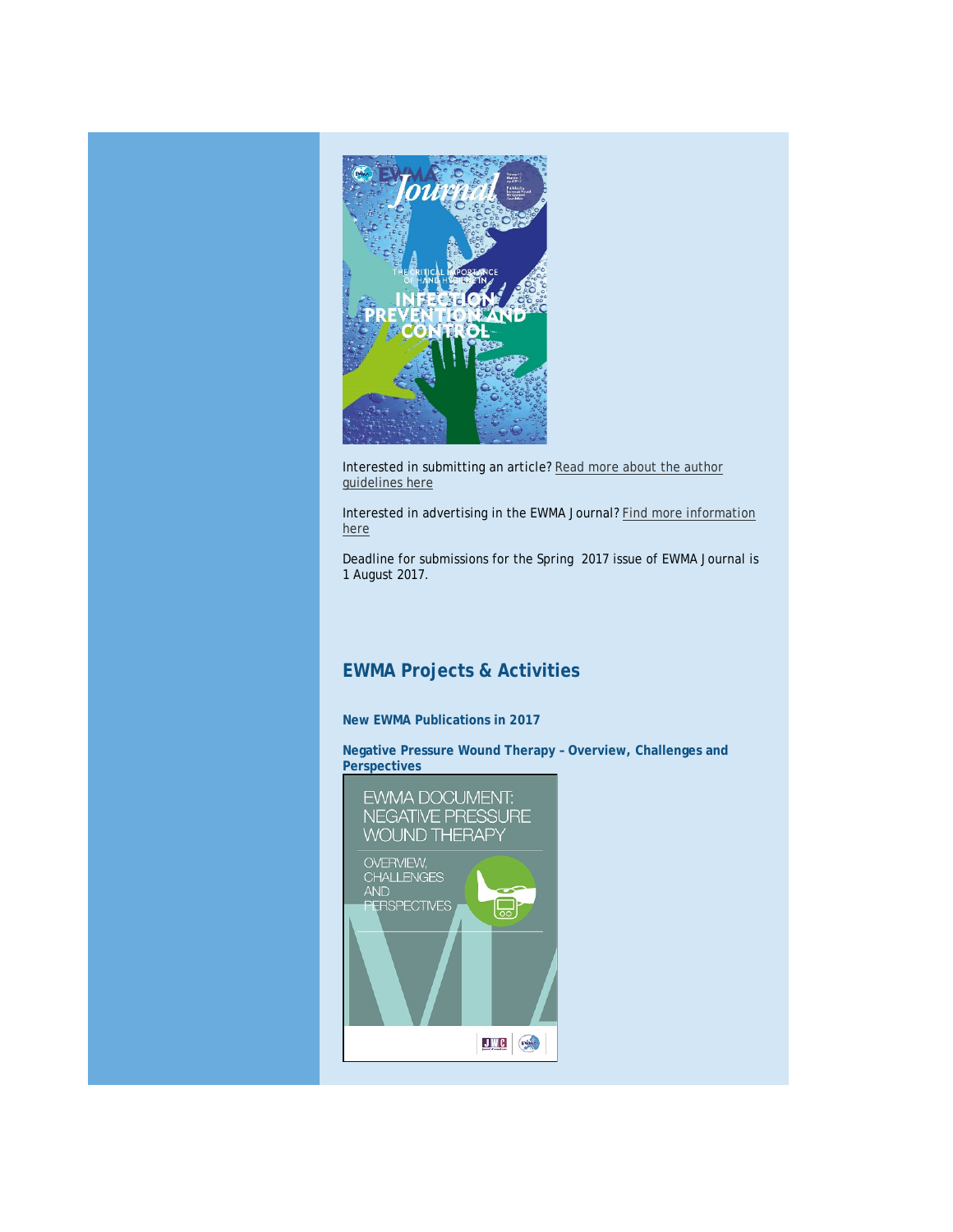Published as an online supplement to the Journal of Wound Care in March 2017 Download and read more [here](http://click.icptrack.com/icp/relay.php?r=78550583&msgid=2059461&act=71KU&c=614578&destination=http%3A%2F%2Fewma.org%2Fwhat-we-do%2Fewma-projects%2Fwe-are-currently-working-on%2Fnpwt-guidance-document%2F)

The document will also be presented in a key session during the EWMA 2017 Conference.

**Use of oxygen therapies in wound healing - with focus on topical and hyperbaric oxygen treatment**



Will be published as an online supplement to the Journal of Wound Care in May 2017 Read more [here](http://click.icptrack.com/icp/relay.php?r=78550583&msgid=2059461&act=71KU&c=614578&destination=http%3A%2F%2Fewma.org%2Fwhat-we-do%2Fewma-projects%2Fwe-are-currently-working-on%2Foxygen-therapies-guidance-document%2F)

The document will be published primo May 2017 and will be launched during the EWMA 2017 Conference in Amsterdam.

**Antimicrobial stewardship in wound care: non-antibiotic** 



Expected publication by the Journal of Antimicrobial Chemotherapy in Summer 2017

This paper aims to review the possible threat related to the emergence of non-antimicrobial resistance, and to investigate opportunities for developing alternative remedies for wound infection. Read more [here](http://click.icptrack.com/icp/relay.php?r=78550583&msgid=2059461&act=71KU&c=614578&destination=http%3A%2F%2Fewma.org%2Fwhat-we-do%2Fewma-projects%2Fwe-are-currently-working-on%2Fantimicrobial-stewardship%2F)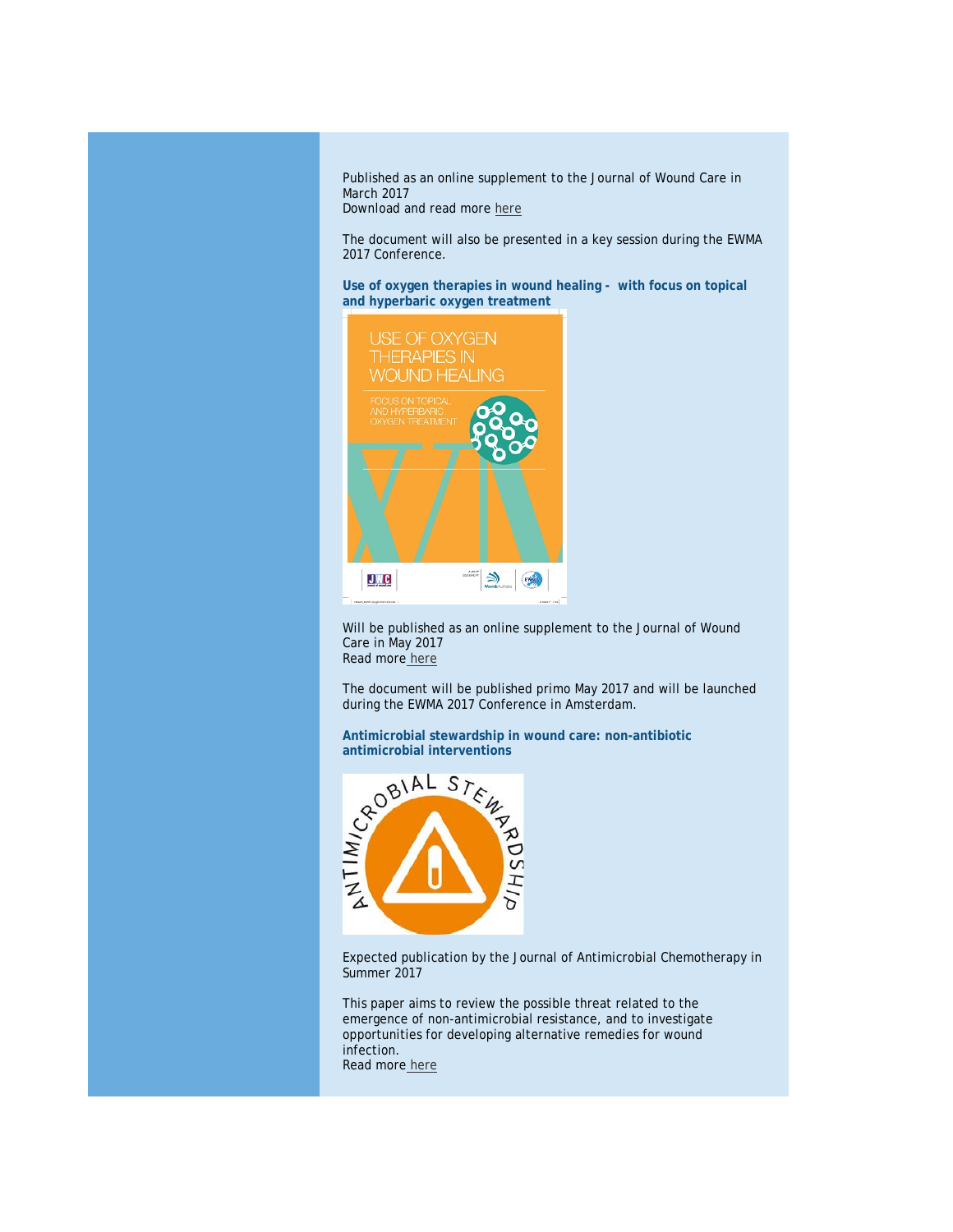**EWMA Partner Activities**

#### **New international partner organisations**

In 2016 EWMA concluded agreements with two new international partner organisations, namely with the International Federation of Podiatrists, FIP-IFP, and the Alliance of Wound Care Stakeholders.

Read more about these organisations:

&#61623 [International Federation of Podiatrists-](http://click.icptrack.com/icp/relay.php?r=78550583&msgid=2059461&act=71KU&c=614578&destination=http%3A%2F%2Fwww.fip-ifp.org%2F) Fédération [Internationale des Podologues](http://click.icptrack.com/icp/relay.php?r=78550583&msgid=2059461&act=71KU&c=614578&destination=http%3A%2F%2Fwww.fip-ifp.org%2F) &#61623 [Alliance of Wound Care Stakeholders](http://click.icptrack.com/icp/relay.php?r=78550583&msgid=2059461&act=71KU&c=614578&destination=http%3A%2F%2Fwww.woundcarestakeholders.org%2F)

**EWMA Cooperating Organisations Board meeting and Cooperating Organisations** 



The Cooperating Organisation's Board meeting is scheduled to take place during the EWMA Conference in Amsterdam on Thursday 4 May, between 15.15-18.00. This year the meeting is focused on education in wound care. Each of the 53 Cooperating Organisations have been invited to Amsterdam to participate.

#### <span id="page-4-0"></span>**EWMA 2018 in Krakow, Poland**

It is a great pleasure to announce the 28th Conference of the European Wound Management Association, EWMA 2018. The conference theme is: Krakow: New Frontiers in Wound Management.

The EWMA 2018 Conference will focus on the importance of improved and continued education of physicians, nurses, physical therapists and other healthcare professionals engaged in wound management.

The EWMA Conference will be held in Poland for the first time. It will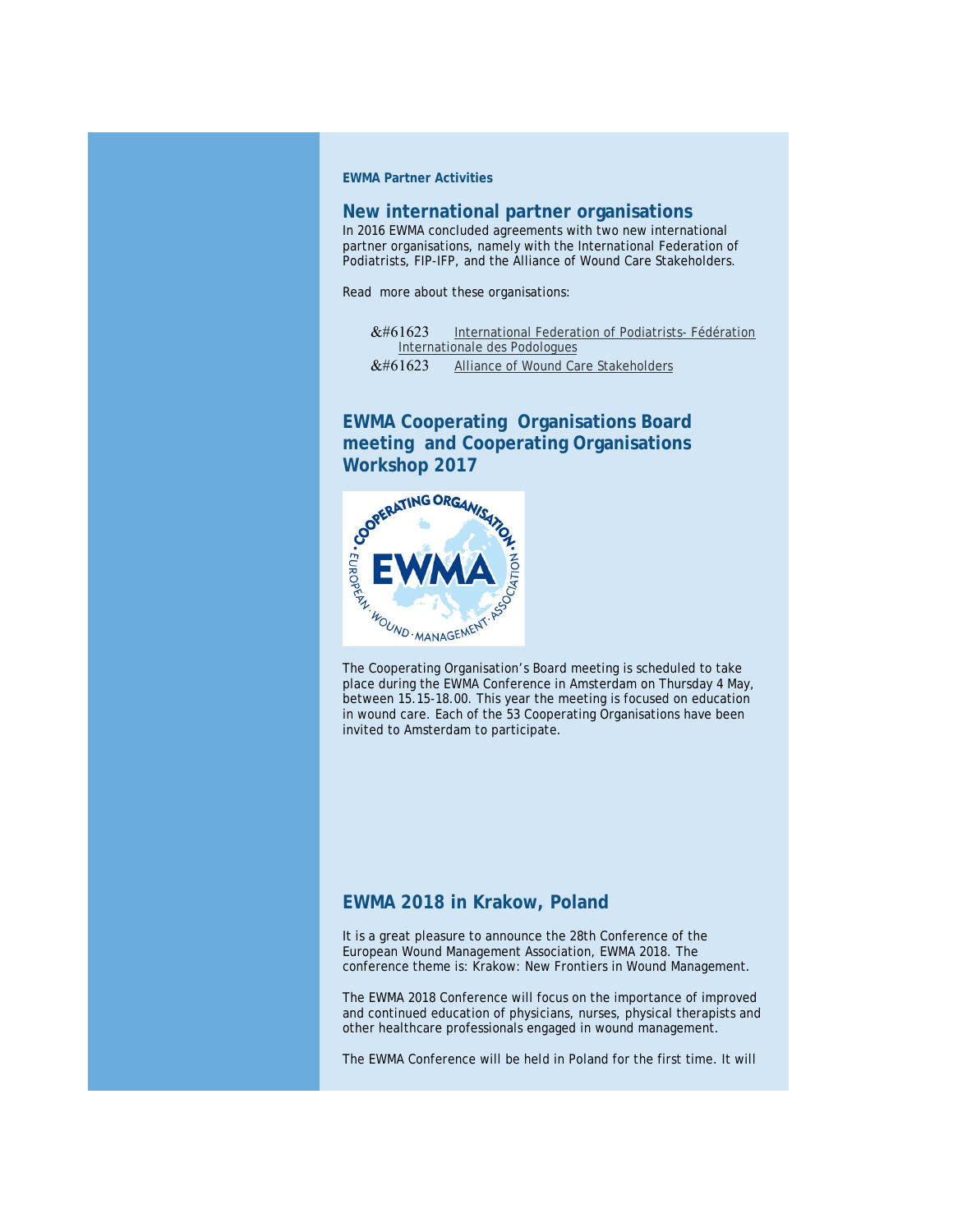take place in the historic city of Krakow. With its long history of intellectual heritage and modern dynamic development, Krakow offers the ideal venue for the EWMA 2018 Conference to gather the European and international wound management communities with the common goal of improving the care of wound patients.

**Abstracts:** The abstract submission system will open on 2nd October 2017, submission deadline is 1st December 2017, 23:59 (CET)

**Registration:** Registration system opens in November 2017.

#### **Conference dates:** 9 – 11 May 2018 Read more and stay updated [here](http://click.icptrack.com/icp/relay.php?r=78550583&msgid=2059461&act=71KU&c=614578&destination=http%3A%2F%2Fewma.org%2Fewma-conference%2F2018%2F)



I look forward to seeing you at the EWMA 2017 Conference in Amsterdam!

Kind regards, Severin Laüchli, EWMA President

### <span id="page-5-0"></span>**News from Corporate Sponsors**

#### **COLOPLAST**

Strengthen your clinical foundation of wound assessment and management with this EWMA endorsed course. You will learn how to assess and devise a management plan using the Triangle of Wound Assessment framework.

[Coloplast HEAL Wound Assessment e-learning course is now available](http://click.icptrack.com/icp/relay.php?r=78550583&msgid=2059461&act=71KU&c=614578&destination=https%3A%2F%2Fwww.coloplast.com%2FProducts%2FWound%2FEWMA%2F%3Futm_source%3DEWMA_Newsletter%26utm_campaign%3DEWMA_2017%26utm_medium%3DEmail)  [for you](http://click.icptrack.com/icp/relay.php?r=78550583&msgid=2059461&act=71KU&c=614578&destination=https%3A%2F%2Fwww.coloplast.com%2FProducts%2FWound%2FEWMA%2F%3Futm_source%3DEWMA_Newsletter%26utm_campaign%3DEWMA_2017%26utm_medium%3DEmail)

#### **FLEN PHARMA**

Flen Pharma expands its European coverage with the opening of Flen Health, a new company in the UK. Read more [here](http://click.icptrack.com/icp/relay.php?r=78550583&msgid=2059461&act=71KU&c=614578&destination=http%3A%2F%2Fwww.flenhealth.co.uk%2F)

#### **HARTMANN**

HydroClean® plus named 'Most Innovative New Dressing' at Journal of Wound Care Awards 2017. Read more [here](http://click.icptrack.com/icp/relay.php?r=78550583&msgid=2059461&act=71KU&c=614578&destination=http%3A%2F%2Fhydrotherapy.info%2Fen%2FNews%2FMost-Innovative-New-Dressing-at-JWC-Awards-2017)

## **URGO MEDICAL**

Urgo Medical is proud to announce the publication of its analysis REALITY in the Journal of Wound Care. REALITY is a pooled data analysis conducted on more than 10 000 patients in which we observe that UrgoStart reduces healing time of chronic wounds by 100 days on average.

The full publication can be accessed on Urgo Medical's website [here](http://click.icptrack.com/icp/relay.php?r=78550583&msgid=2059461&act=71KU&c=614578&destination=http%3A%2F%2Fwww.urgomedical.com%2Furgostart-reduces-healing-time-by-100-days-on-average%2F)